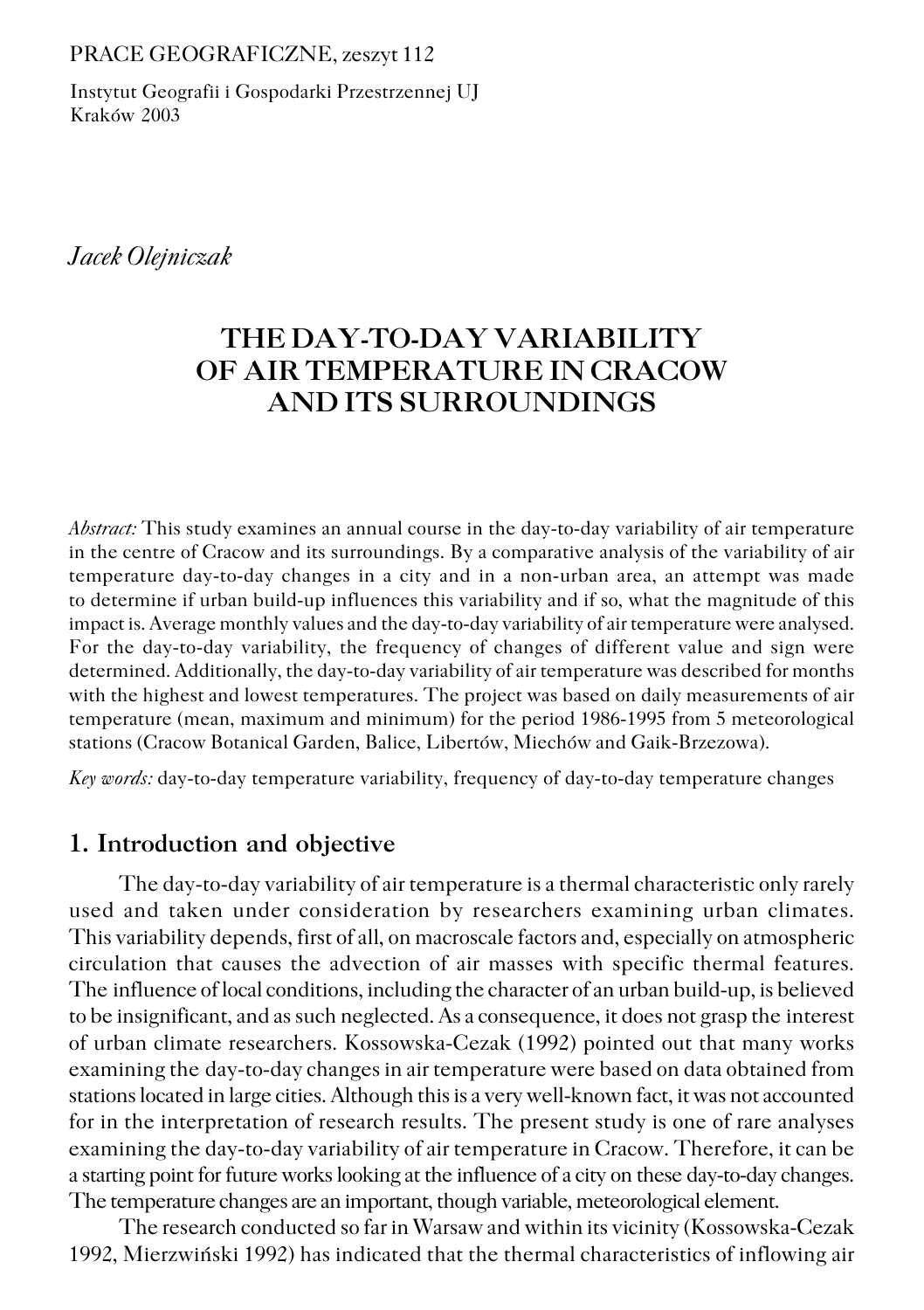masses are the main factor determining the conditions of the day−to−day variability of air temperature. The aforementioned research also shows that urban built−up areas can modify these changes. Therefore, it is an inappropriate simplification to neglect their effect. It should be pointed out that, according to researchers examining the climates of urban areas, thermal inertia of urban surfaces is one of the main factors (together with an inflow of artificial heat and atmospheric pollution) that create an urban heat island. This phenomenon results in temperatures within the city being higher than outside thecity during the evening and night, and in the likelihood that the city centre has a lower temperature than the outskirts during morning hours (Kossowska 1973; Kossowska−Cezak 1977; Lewińska 1994−1995, 2000; Wawer 1992). The above situation is possible due to urban areas having a high temperature capacity that results in slow warming and slow cooling. Therefore, based on the aforementioned research and other works (Kossowska 1973; Kossowska−Cezak 1992), one can assume that this thermal inertia may affect the magnitude of changes in day-to-day temperature variability.

The present study examines an annual course in the day−to−day variability of air temperature in a city and around it. I define this variability as the difference between the temperature on a specific day and on the preceding day (similarly as other authors, e.g. Kossowska−Cezak 1992). By a comparative analysis of the variability of air temperature in a city and in non−urban area, an attempt was made to determine if urban build−up influences this variability and if so, what the magnitude of this impact is. Average monthly values and the day−to−day variability of air temperature were analysed. For the day−to−day variability, the frequency of changes of different value and sign were determined. Additionally, the day−to−day variability of air temperature was described for months with the highest and lowest temperatures.

The present project was based on daily measurements of air temperature (mean, maximum and minimum temperatures) for the period 1986−1995 from 5 meteorological stations. The following stations were used: Cracow (Botanical Garden) in the city centre, the Balice station located at the airport 10 km to the west of Cracow's city centre, theLibertów and Miechów stations located within the rural areas 10 and 30 km from thecity centre, respectively, and the Gaik−Brzezowa station located on an agricultural area, close to Dobczyce Reservoir, 25 km to the south of Cracow. Additionally, a catalogue of synoptic situations developed by T. Niedźwiedź (for the period 1986−1995) for the upper Vistula river basin was used.

#### **2. Average day−to−day variability of air temperature**

The annual course of mean day−to−day variability of air temperature indicates some differences among stations. These differences are expressed mainly in the variability range. The shapes of the curves describing the annual courses of day−to−day variability and consequently the dates of the greatest and lowest variability are almost the same for all stations.

The greatest day−to−day variability of the mean daily mean air temperature was noted in either December or January for all stations. It exceeded the average value of 2.2°C during these months. January was the month of greatest variability at the Miechów and Gaik-Brzezowa stations (2.3°C and 2.6°C respectively). For the Libertów station it was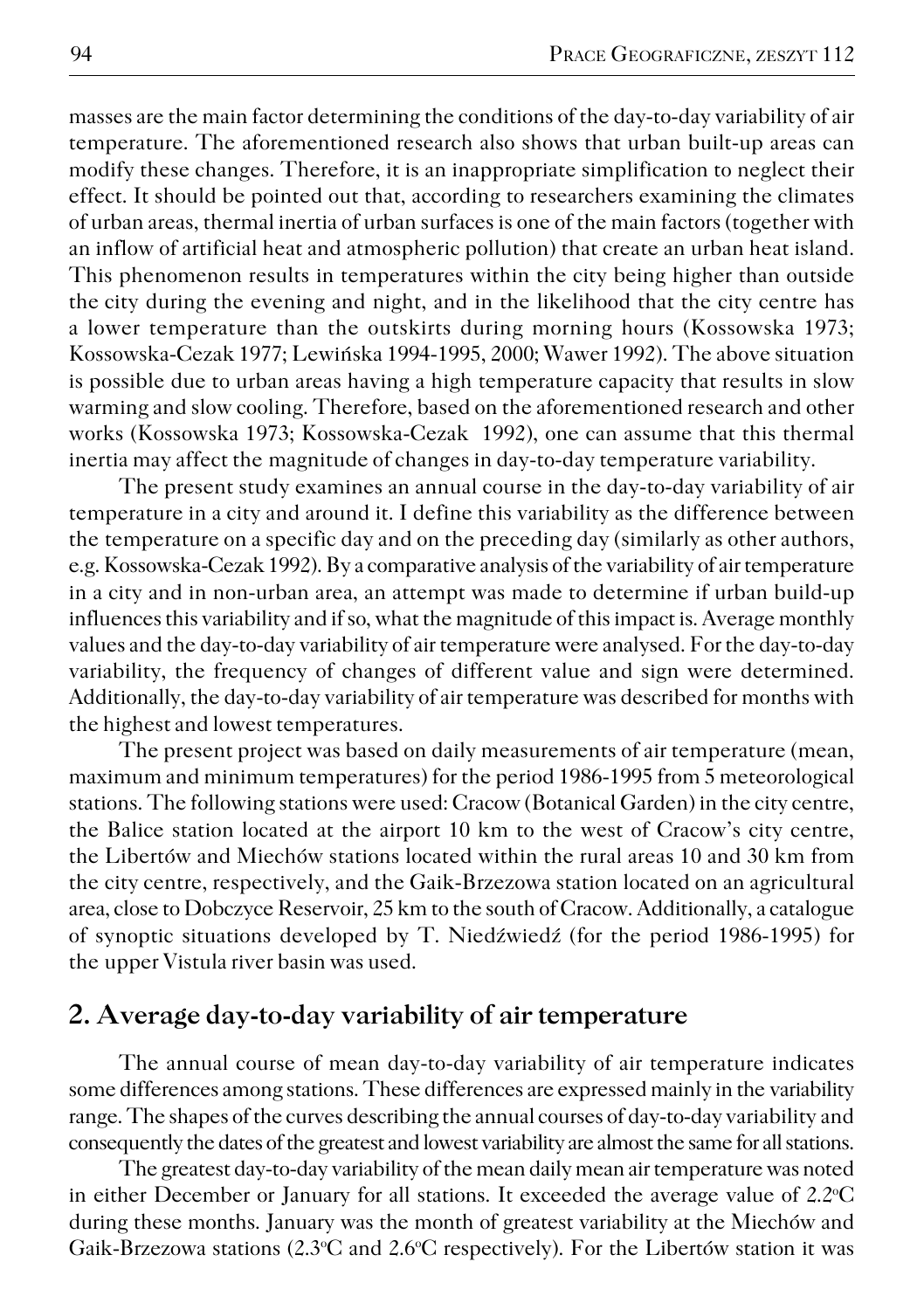December (2.4<sup>o</sup>C) and for the Cracow and Balice stations, December and January were the months with the same, greatest variability (2.3°C in Cracow and 2.4°C in Balice, Fig. 1).

The lowest day−to−day variability of the mean daily air temperature was noted at all stations during summer and autumn months. At the Cracow, Balice and Miechów stations, the lowest variability was noted in August  $(1.5^{\circ}C)$  and the value for July and September  $(1.6°C)$  was very close to that. July was the month with the lowest variability at the Gaik−Brzezowa station (1.7oC); a similar result was obtained in August (1.8oC). At the Libertow station the lowest variability (1.9°C) was noted during four months: June, July, August and September (Fig. 1).

The mean annual course of the day−to−day variability in maximum air temperature was very similar for all stations. The greatest day−to−day variability of the maximum temperature was noted in April at all stations  $(2.9^{\circ}\text{C at Balice}, 3.0^{\circ}\text{C at Miechów}, 3.1^{\circ}\text{C}$ at Libertów and Cracow, and 3.2°C at Gaik-Brzezowa). The lowest variability was observed at the Cracow, Balice and Miechów stations in November and December (2.4, 2.3 and 2.2°C, respectively). At the Libertów station the lowest variability was recorded in February, November and December (2.4°C), whereas February and November had the lowest variability (2.4°C) at the Gaik-Brzezowa station (Fig. 2).

The annual course of the day−to−day variability of the minimum temperature was the feature that differed most among the stations. Actually, it was the extent of these variations that differed among stations; the dates of occurrence of the lowest and highest variability were similar at all the stations. While the greatest differences between the stations were up to 0.4°C in the annual course of the mean day-to-day variability of daily and maximum temperatures, these differences were up to  $0.7\textdegree C$  in the case of the minimum temperature.

The highest variability of the day−to−day variability of the minimum temperature was noted during winter months at all the stations. The highest values were recorded at:



Fig. 1. The annual course of the average day−to−day variability of the daily mean temperature at the Cracow, Balice, Libertów, Miechów, Gaik−Brzezowa stations in the period 1986−1995 Ryc. 1. Przebieg roczny średniej zmienności z dnia na dzień temperatury średniej dobowej na stacjach: Kraków, Balice, Gaik−Brzezowa, Libertów i Miechów za okres 1986−1995.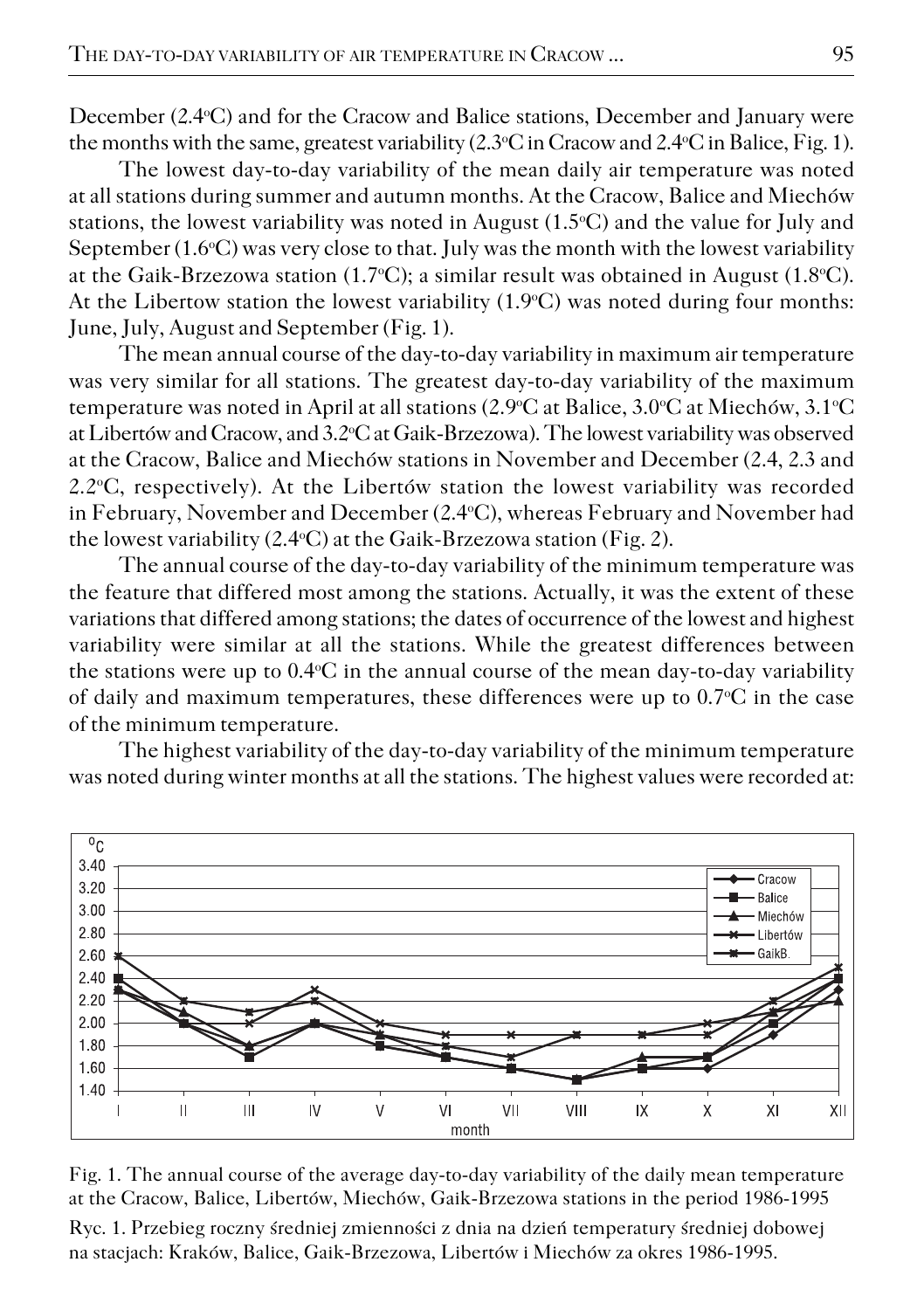

Fig. 2. The annual course of the average day−to−day variability of the maximum temperature at the Cracow, Balice, Libertów, Miechów, Gaik−Brzezowa stations in the period 1986−1995

Ryc. 2. Przebieg roczny średniej zmienności z dnia na dzień temperatury maksymalnej na stacjach: Kraków, Balice, Liberów,Miechów, Gaik−Brzezowa za okres 1986−1995

the Cracow and Balice stations  $(2.7 \text{ and } 3.0 \text{°C}$  respectively) in January and February, theLibertów station (2.5oC) in January and December, the Miechów and Gaik−Brzezowa stations in February  $(3.2 \text{ and } 2.8 \text{°C}, \text{respectively})$ . The lowest variability of minimum temperature was noted at all stations in July (Libertów 1.7 $\degree$ C, Cracow 1.9 $\degree$ C,

Tab. 1. Average monthly differences  $(°C)$ in the day−to−day variability of the mean daily temperature between the Cracow station and other stations in the period 1986−1995 Tab. 1. Średnie miesieczne różnice (°C) zmienności z dnia na dzień temperatury średniej dobowej między poszczególnymi stacjami a Krakowem za okres 1986−1995

| Month | <b>Balice</b> | Miechów | Libertów | Gaik-B. |
|-------|---------------|---------|----------|---------|
| Jan   | 0.1           | 0.0     | 0.0      | 0.3     |
| Feb   | 0.0           | 0.1     | 0.0      | 0.2     |
| Mar   | -0.1          | 0.0     | 0.2      | 0.3     |
| Apr   | 0.0           | 0.0     | 0.3      | 0.2     |
| May   | 0.0           | 0.1     | 0.2      | 0.1     |
| Jun   | 0.0           | 0.0     | 0.2      | 0.1     |
| Jul   | 0.0           | 0.0     | 0.3      | 0.1     |
| Aug   | 0.0           | 0.0     | 0.4      | 0.4     |
| Sep   | 0.0           | 0.1     | 0.3      | 0.3     |
| 0ct   | 0.1           | 0.1     | 0.4      | 0.3     |
| Nov   | 0.1           | 0.2     | 0.2      | 0.3     |
| Dec   | 0.1           | $-0.1$  | 0.1      | 0.2     |

Gaik−Brzezowa 1.9oC, Balice 2.2oC, Miechów 2.4 $\textdegree$ C; Fig. 3).

As expected, the mean daily temperature had the lowest average variability (on an annual scale). It varied from 1.8oC at the Cracow station to 2.1°C at the Libertów and Gaik-Brzezowa stations. The variability of minimum temperature was the greatest (except Balice and Miechów) and reached 2.7oC in Gaik−Brzezowa, Cracow and Libertów. The average annual variability of the minimum temperature was the same as average annual variability of the maximum temperature  $(2.6°C)$  at the Balice station. At the Miechów station, the minimum temperature had the greatest variability  $(2.7°C)$ .

One can see clearly that the annual courses of air temperature variability do not differ significantly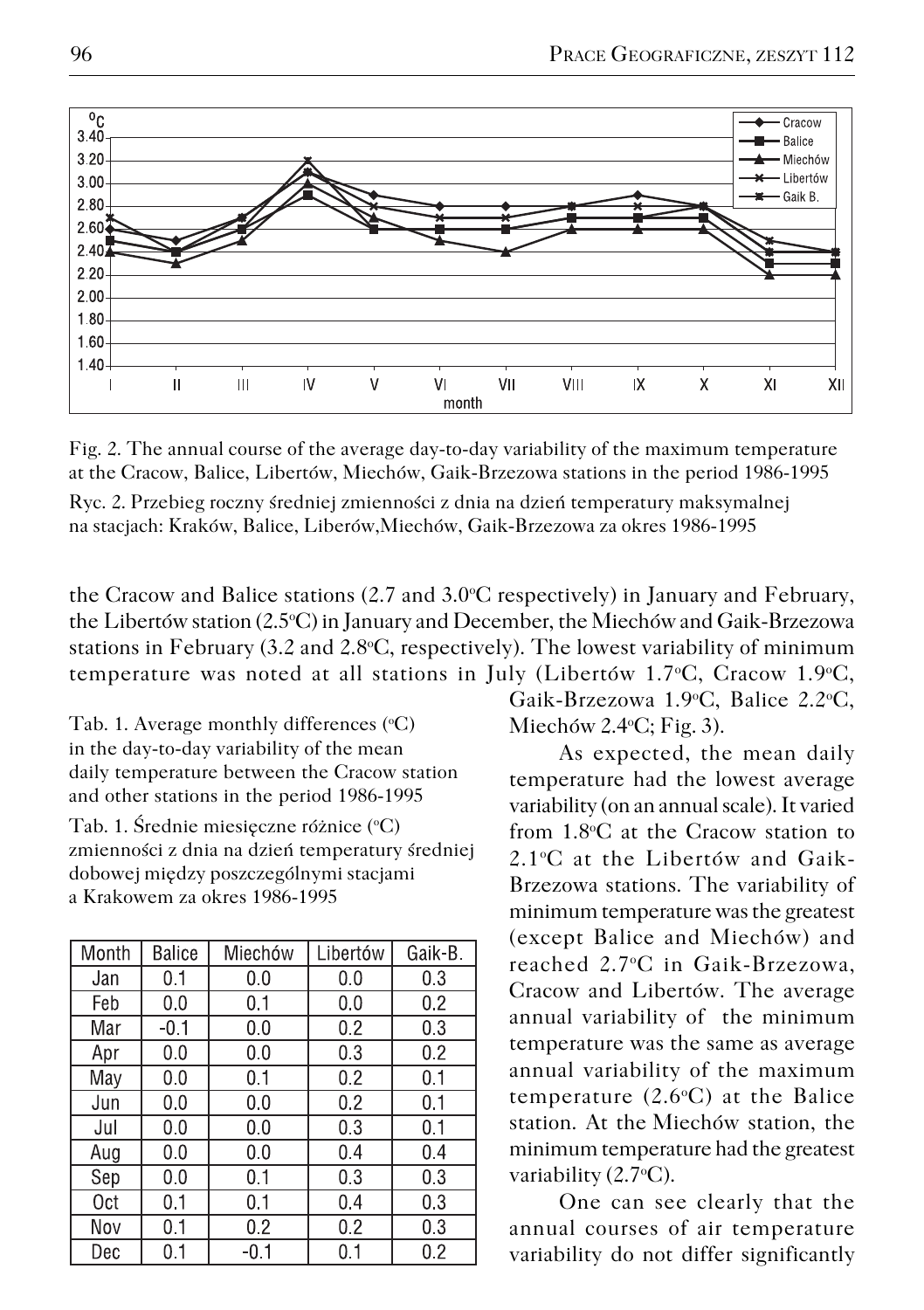

Fig. 3. The annual course of the average day−to−day variability of the minimum temperature at the Cracow, Balice, Libertów, Miechów, Gaik−Brzezowa stations in the period 1986−1995



among the stations. The dates of the greatest and lowest variability are almost identical at all stations. The only differences are in the specific values.

In this project, the Cracow Botanical Garden station located in the city centre was the only urban station. Therefore, the measurements of the day−to−day variability of air temperature done at this station

were compared to corresponding measurements from the remaining stations, as a reference point.

As far as the mean daily temperature is concerned, the Gaik−Brzezowa and Libertów stations displayed much greater variability than the Cracow station. The differences between those stations and the Cracow station were more than  $0.2$ <sup>o</sup>C during most of the year and reached the value of 0.4oC in some months (Tab. 1). The day−to−day variability of the mean daily temperature at the Balice and Miechów stations was the same as at the Cracow station during 6 months.

Quite opposite is true for the maximum temperature. Greater temperature variability was recorded at the Cracow station during the entire year. When compared to the other Tab. 2. Average monthly differences  $({}^{\circ}C)$ in the day−to−day variability of the maximum temperature between the Cracow station and other stations in the period 1986−1995

Tab. 2. Średnie miesięczne różnice (°C) zmienności z dnia na dzień temperatury maksymalnej dobowej między poszczególnymi stacjami a Krakowem za okres 1986−1995

| Month | Balice | Miechów | Libertów | Gaik-B. |
|-------|--------|---------|----------|---------|
| Jan   | $-0.1$ | $-0.2$  | $-0.1$   | 0.1     |
| Feb   | $-0.1$ | $-0.2$  | $-0.1$   | $-0.1$  |
| Mar   | -0.1   | $-0.2$  | 0.0      | $-0.1$  |
| Apr   | $-0.2$ | $-0.1$  | 0.0      | 0.1     |
| May   | $-0.3$ | $-0.2$  | $-0.1$   | $-0.3$  |
| Jun   | $-0.2$ | $-0.3$  | $-0.1$   | $-0.2$  |
| Jul   | $-0.2$ | $-0.4$  | -0.1     | $-0.2$  |
| Aug   | $-0.1$ | $-0.2$  | 0.0      | $-0.1$  |
| Sep   | $-0.2$ | $-0.3$  | $-0.1$   | $-0.2$  |
| 0ct   | $-0.1$ | $-0.2$  | 0.0      | 0.0     |
| Nov   | $-0.1$ | $-0.2$  | 0.0      | 0.1     |
| Dec   | -0.1   | $-0.2$  | 0.0      | 0.0     |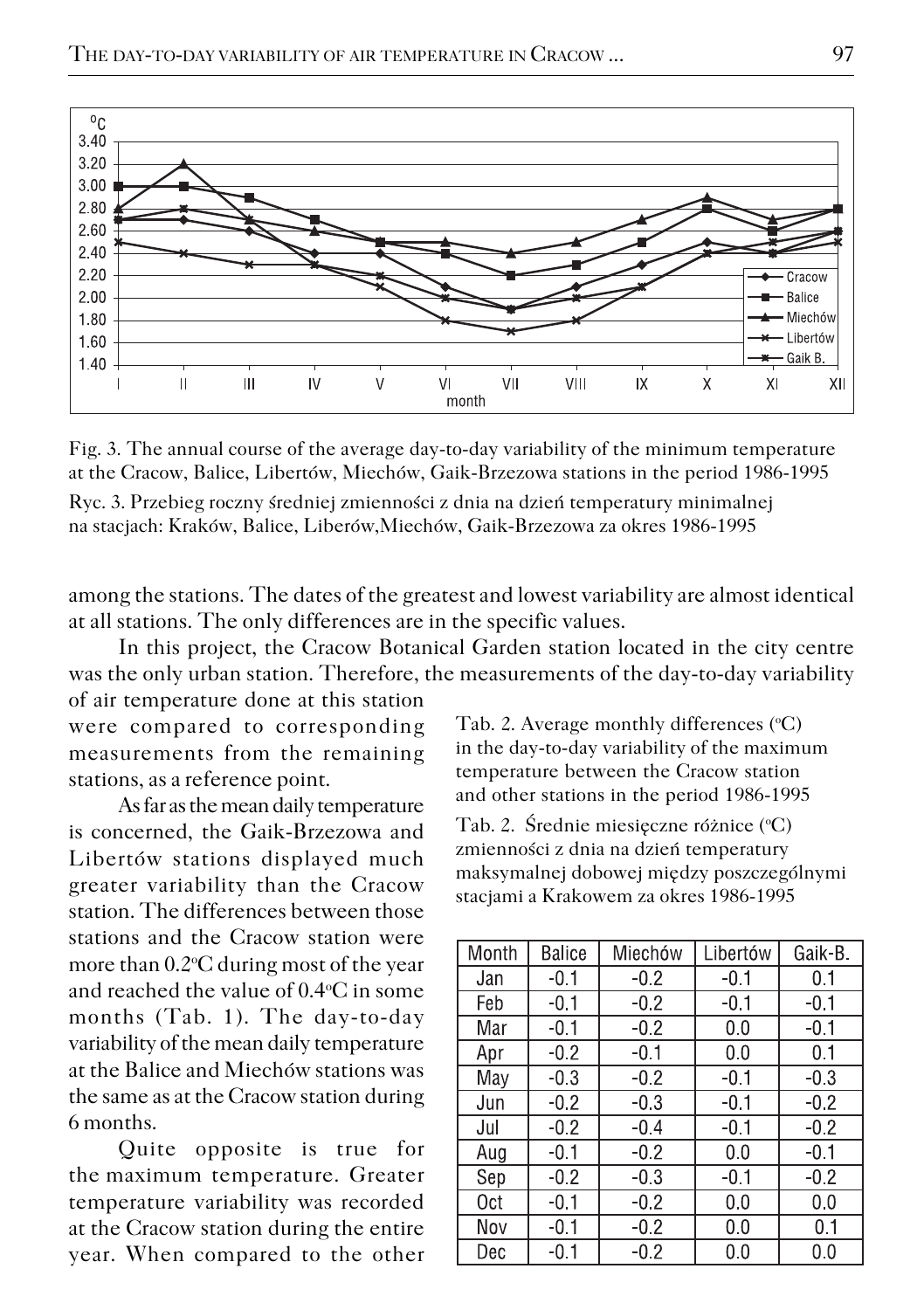Tab. 3. Average monthly differences (°C) in the day−to−day variability of the minimum temperature between the Cracow station and other stations in the period 1986−1995

Tab. 3. Średnie miesięczne różnice (°C) zmienności z dnia na dzień temperatury minimalnej dobowej między poszczególnymi stacjami a Krakowem za okres 1986−1995

| Month | <b>Balice</b> | Miechów | Libertów | Gaik-B. |
|-------|---------------|---------|----------|---------|
| Jan   | 0.3           | 0.1     | $-0.2$   | 0.0     |
| Feb   | 0.3           | 0.5     | $-0.3$   | 0.1     |
| Mar   | 0.3           | 0.1     | -0.3     | 0.1     |
| Apr   | 0.3           | 0.2     | $-0.1$   | $-0.1$  |
| May   | 0.1           | 0.1     | $-0.3$   | $-0.2$  |
| Jun   | 0.3           | 0.4     | $-0.3$   | $-0.1$  |
| Jul   | 0.3           | 0.5     | $-0.2$   | 0.0     |
| Aug   | 0.2           | 0.4     | $-0.3$   | $-0.1$  |
| Sep   | 0.2           | 0.4     | $-0.2$   | $-0.2$  |
| 0ct   | 0.3           | 0.4     | $-0.1$   | $-0.1$  |
| Nov   | 0.2           | 0.3     | 0.0      | 0.1     |
| Dec   | 0.2           | 0.2     | $-0.1$   | 0.0     |

stations, this variability was on average greater by 0.1-0.2<sup>o</sup>C (Tab. 2).

In the case of the minimum temperature such an unambiguous situation was not observed. The Cracow station noted a lower variability than the Balice and Miechów stations (by 0.4-0.5°C). However, the variability was higher at the Krakow station than at the Libertów and Gaik−Brzezowa stations (by 0.2-0.3°C). Based on the above comparison of the annual courses of mean day−to−day variability of daily, maximum and minimum temperatures, one can conclude that urban build−up decreases slightly the variability of the mean daily temperature and increases the variability of the maximum temperature. In the case of the minimum temperature, such an unambiguous situation was not observed (Tab. 3).

### **3. Frequency of day−to−day temperature variability**

Frequency of the day−to−day air temperature changes (of various magnitude and sign) differs only slightly among the stations. The lowest differentiation of both the increases and decreases was observed in the frequencies of mean daily and maximum temperatures. These differences in the frequency of day−to−day temperature changes among particular stations and in particular value ranges did not exceed 2.6% (Tab. 4).

The frequency of the minimum temperature changes is more differentiated. The differences in the frequency of decreases and increases (above  $4.0^{\circ}$ C) of the minimum temperature among different stations were up to 5%. The number of days with changes in minimum temperature above 8.0°C in the period 1986-1995 was: 43 in Cracow, 65 at Gaik−Brzezowa, 81 at Balice, 37 at Libertów and 84 in Miechów.

The percentage of air temperature increases and decreases during the year was very similar at all stations. Slightly more increases (49−51.3%) than decreases (47.3−48.6%) were noted at all stations (except the Balice station) in the records of the mean daily and maximum temperatures (Tab. 4). When the annual distribution of the months with a higher proportion of increases than decreases is considered, one should note that this tendency was recorded during 8 months (from February to September) in the mean daily temperature, and during 7 months (from March to September) in the maximum temperature. At the Balice station, the dominance of increases over decreases was observed for the mean daily temperature only. With respect to the maximum temperature,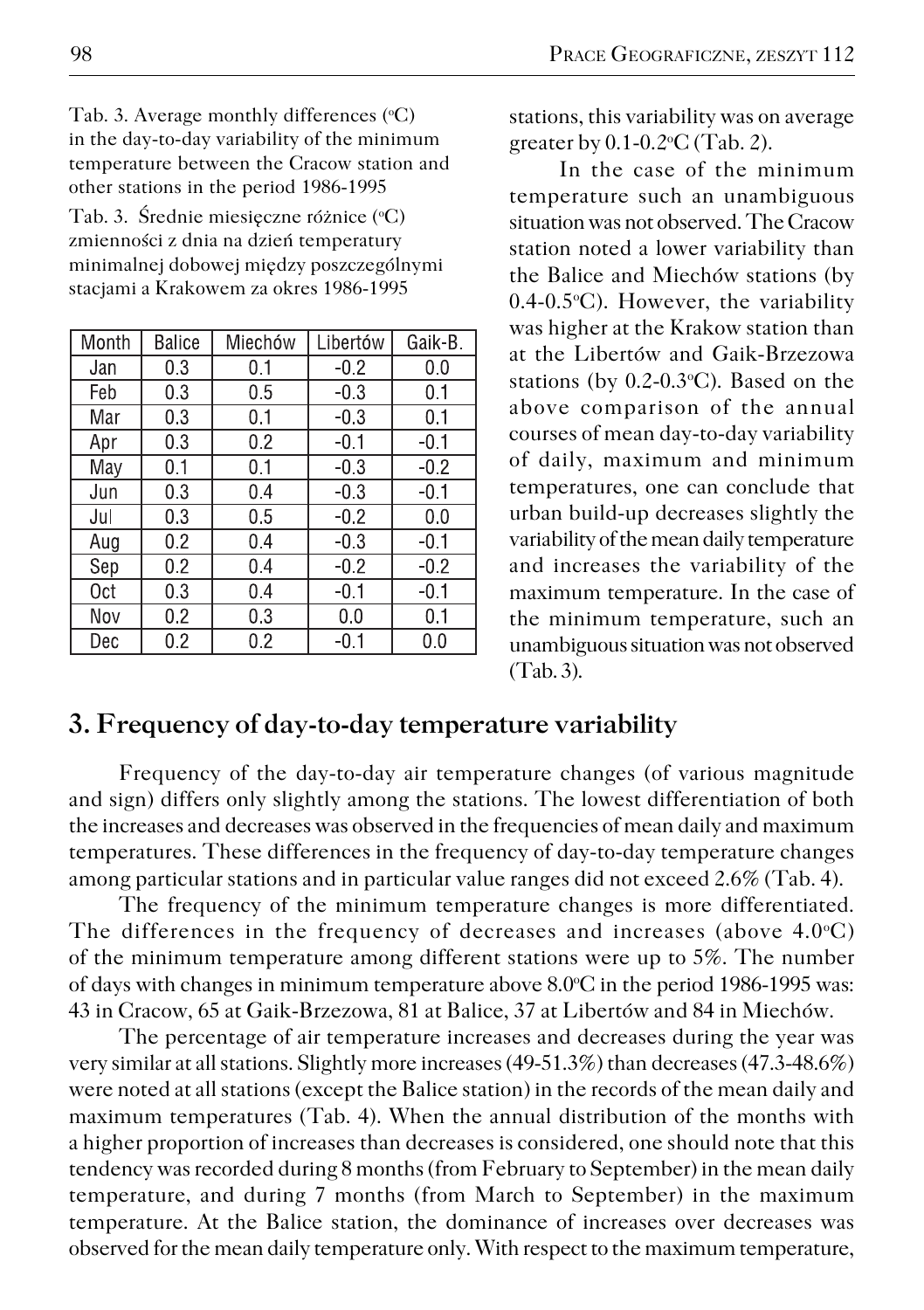Tab. 4. Frequency (%) of the day−to−day temperature changes at the Cracow, Balice, Libertów, Miechów, Gaik−Brzezowa stations in the period 1986−1995

| Tab. 4. Częstość (%) zmian temperatury z dnia na dzień na stacjach Kraków, Balice, Libertów, |  |  |  |
|----------------------------------------------------------------------------------------------|--|--|--|
| Miechów, Gaik-Brzezowa w latach 1986-1995                                                    |  |  |  |

| Station       | Decreases $(^0C)$ |       |      |                                       | 0.0                               | Increases $(^0C)$              |      |      |                                     |      |      |
|---------------|-------------------|-------|------|---------------------------------------|-----------------------------------|--------------------------------|------|------|-------------------------------------|------|------|
|               | Sum               | > 8.0 |      | $8.0 - 4.1$ $  4.0 - 2.1   2.0 - 0.1$ |                                   |                                |      |      | $0.1 - 2.0$ $2.1 - 4.0$ $4.1 - 8.0$ | >8.0 | sum  |
|               |                   |       |      |                                       | Changes of mean daily temperature |                                |      |      |                                     |      |      |
| Cracow        | 47.1              | 0.4   | 4.5  | 12.8                                  | 29.4                              | 2.4                            | 33.0 | 13.7 | 3.7                                 | 0.1  | 50.5 |
| <b>Balice</b> | 46.8              | 0.4   | 5.0  | 12.7                                  | 28.7                              | 1.9                            | 33.2 | 14.4 | 3.8                                 | 0.2  | 51.3 |
| Libertów      | 47.3              | 0.4   | 6.6  | 13.3                                  | 27.0                              | 1.5                            | 30.6 | 14.8 | 5.6                                 | 0.2  | 51.2 |
| Miechów       | 47.5              | 0.4   | 5.2  | 12.4                                  | 29.5                              | 2.0                            | 32.9 | 13.1 | 4.2                                 | 0.3  | 50.5 |
| Gaik-B.       | 47.4              | 0.5   | 6.2  | 13.6                                  | 27.1                              | 1.8                            | 30.9 | 14.2 | 5.4                                 | 0.3  | 50.8 |
|               |                   |       |      |                                       |                                   | Changes of maximum temperature |      |      |                                     |      |      |
| Cracow        | 48.0              | 1.4   | 10.1 | 15.2                                  | 21.3                              | 1.5                            | 22.9 | 16.4 | 10.4                                | 0.8  | 50.5 |
| <b>Balice</b> | 49.4              | 1.1   | 8.5  | 16.9                                  | 22.9                              | 1.1                            | 23.4 | 15.8 | 9.7                                 | 06   | 49.5 |
| Libertów      | 47.5              | 1.3   | 9.6  | 16.0                                  | 20.6                              | 3.5                            | 22.6 | 15.2 | 10.4                                | 0.8  | 49.0 |
| Miechów       | 47.6              | 0.9   | 8.6  | 15.6                                  | 22.5                              | 2.3                            | 24.7 | 16.2 | 8.6                                 | 0.6  | 50.1 |
| Gaik-B.       | 48.6              | 1.4   | 9.1  | 15.8                                  | 22.3                              | 1.4                            | 23.3 | 15.2 | 10.8                                | 0.7  | 50.0 |
|               |                   |       |      |                                       | Changes of minimum temperature    |                                |      |      |                                     |      |      |
| Cracow        | 50.6              | 0.3   | 8.9  | 15.3                                  | 26.1                              | 2.0                            | 24.3 | 13.6 | 8.7                                 | 0.8  | 47.4 |
| <b>Balice</b> | 50.6              | 0.8   | 10.7 | 14.1                                  | 25.0                              | 1.6                            | 22.6 | 14.1 | 9.6                                 | 1.5  | 47.8 |
| Libertów      | 50.3              | 0.4   | 6.2  | 15.1                                  | 28.6                              | 3.4                            | 25.7 | 12.9 | 7.1                                 | 0.6  | 46.3 |
| Miechów       | 51.1              | 0.7   | 10.2 | 15.4                                  | 24.8                              | 1.9                            | 22.2 | 13.0 | 10.2                                | 1.6  | 47.0 |
| Gaik-B.       | 51.2              | 0.6   | 7.3  | 16.0                                  | 27.3                              | 1.7                            | 25.0 | 12.9 | 8.0                                 | 1.2  | 47.1 |

the percentage of increases and decreases was almost the same at the Balice station (49.4 and 49.5, respectively).

For most of the year there were more decreases (50.3−51.2%) than increases (46.3−47.8%) at all the stations in the minimum temperature (Tab. 4). Although the percentage of increases and decreases in the day−to−day variability of minimum temperature was very similar at all stations, clear differences appear in their monthly distribution. Decreases dominate over increases for 9 months at the Miechów station, for 8 months at the Gaik−Brzezowa and Libertów stations, and for just 6 months at the Cracow station. At the Cracow station the percentage of decreases and increases was the same for 2 months, and there were more increases for 4 months. Therefore, it is apparent that the period dominated by decreases was lengthened (by as much as 3 months) in areas remote from the city centre and shortened in the city centre.

### **4. The day−to−day air temperature variability in the chosen months**

Seven months characterised by specific temperature variability were analysed: 2 months with the greatest variability and 5 months with the lowest variability (Tab. 5 and 6).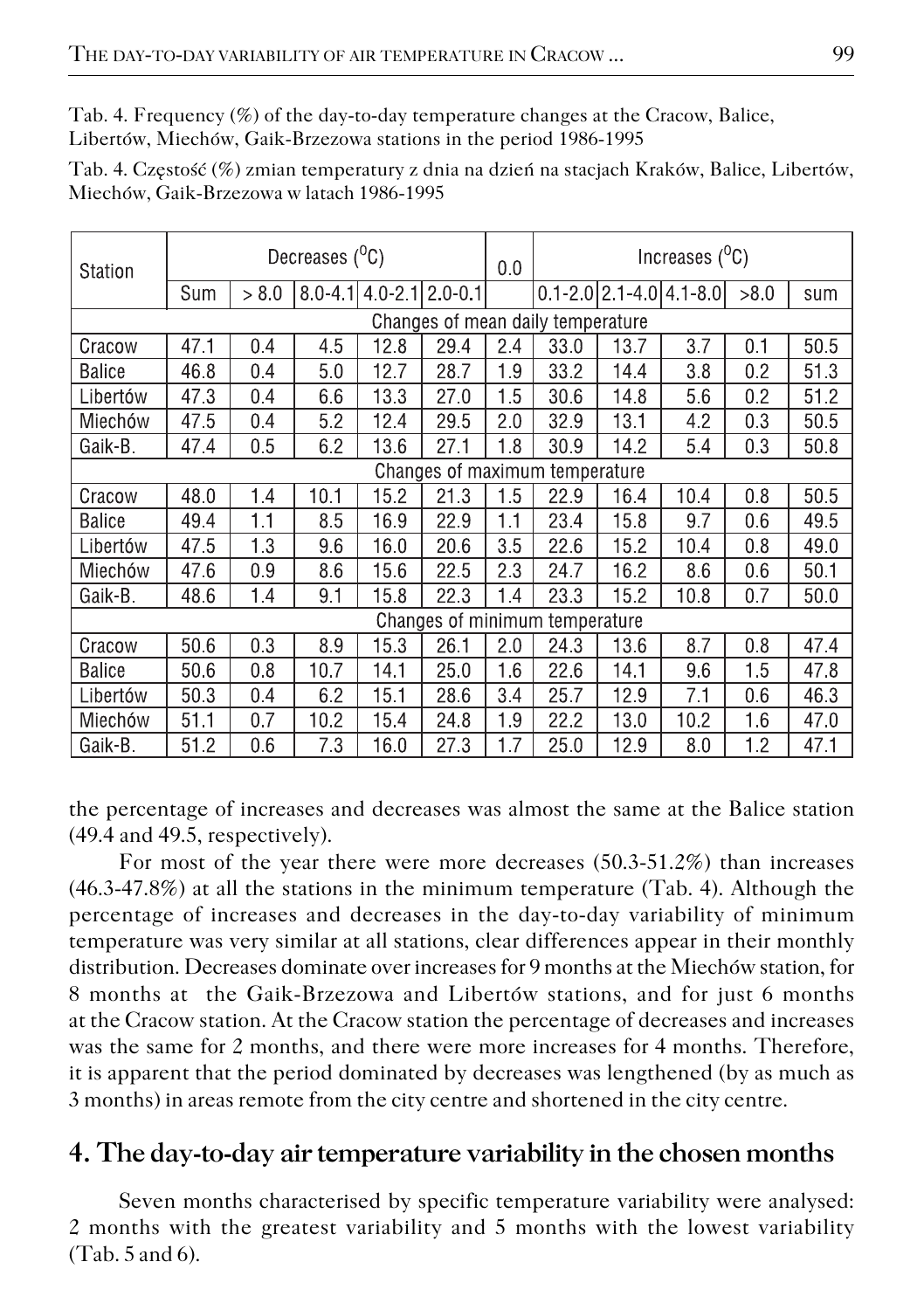Tab. 5. Mean values of day-to-day temperature variability (°C) in the months with the greatest variability in the period 1986−1995

Tab. 5. Wartości średnie zmienności temperatury z dnia na dzień (°C) w miesiącach o najwiekszej zmienności w okresie 1986−1995

| Month        | Variability | Station |               |          |         |         |  |  |
|--------------|-------------|---------|---------------|----------|---------|---------|--|--|
|              |             | Ceacow  | <b>Balice</b> | Libertów | Miechów | Gaik-B. |  |  |
|              | mean        | 2.5     | 2.4           | 3.0      | 2.5     | 1.7     |  |  |
| April 1986   | max         | 4.2     | 4.0           | 4.0      | 4.0     | 2.3     |  |  |
|              | T min       | 2.4     | 2.7           | 2.5      | 2.6     | 2.5     |  |  |
|              | mean        | 4.0     | 4.7           | 4.0      | 4.8     | 4.6     |  |  |
| January 1987 | max         | 3.6     | 3.8           | 3.8      | 3.7     | 4.3     |  |  |
|              | min         | 4.5     | 5.5           | 4.2      | 5.0     | 5.0     |  |  |

Tab. 6. Mean values of day-to-day temperature variability (°C) in the months with the lowest variability in the period 1986−1995

Tab. 6. Wartości średnie zmienności temperatury z dnia na dzień (°C) w miesiącach o najmniejszej zmienności w okresie 1986−1995

| Month            | Variability | Station |               |          |         |         |  |  |
|------------------|-------------|---------|---------------|----------|---------|---------|--|--|
|                  |             | Cracow  | <b>Balice</b> | Libertów | Miechów | Gaik-B. |  |  |
|                  | T mean      | 1.5     | 1.5           | 1.8      | 1.4     | 2.0     |  |  |
| January 1988     | T max       | 2.1     | 1.9           | 1.8      | 1.7     | 2.4     |  |  |
|                  | T min       | 1.6     | 1.6           | 2.1      | 1.8     | 1.9     |  |  |
|                  | T mean      | 1.0     | 1.0           | 1.5      | 1.2     | 1.4     |  |  |
| September 1988   | T max       | 2.2     | 2.0           | 2.2      | 2.3     | 2.1     |  |  |
|                  | T min       | 1.5     | 1.8           | 1.7      | 2.2     | 1.6     |  |  |
|                  | T mean      | 1.4     | 1.3           | 1.6      | 1.4     | 1.4     |  |  |
| <b>June 1992</b> | T max       | 2.4     | 2.2           | 2.2      | 2.1     | 2.2     |  |  |
|                  | T min       | 1.2     | 1.5           | 1.2      | 1.5     | 1.4     |  |  |
|                  | T mean      | 1.0     | 1.0           | 1.2      | 1.0     | 1.1     |  |  |
| <b>July 1994</b> | T max       | 1.8     | 1.7           | 1.7      | 1.9     | 1.6     |  |  |
|                  | T min       | 1.4     | 1.5           | 1.2      | 1.4     | 1.5     |  |  |
| August 1994      | T mean      | 1.1     | 1.3           | 1.6      | 1.3     | 1.4     |  |  |
|                  | T max       | 2.8     | 2.4           | 2.6      | 2.5     | 2.4     |  |  |
|                  | T min       | 1.8     | 2.2           | 1.2      | 2.6     | 1.5     |  |  |

The greatest variability of the mean daily and minimum temperatures was noted in January 1987 at all five stations. It was also the month with the greatest variability of the maximum temperature at the Gaik−Brzezowa station. At the Cracow, Miechów, Libertów and Balice stations, the greatest variability in maximum temperature was observed in April 1986 and January 1987 (Tab. 5). In January 1987, very low temperatures were observed. From 3 to 22 and from 27 to 31 January, the minimum temperature at all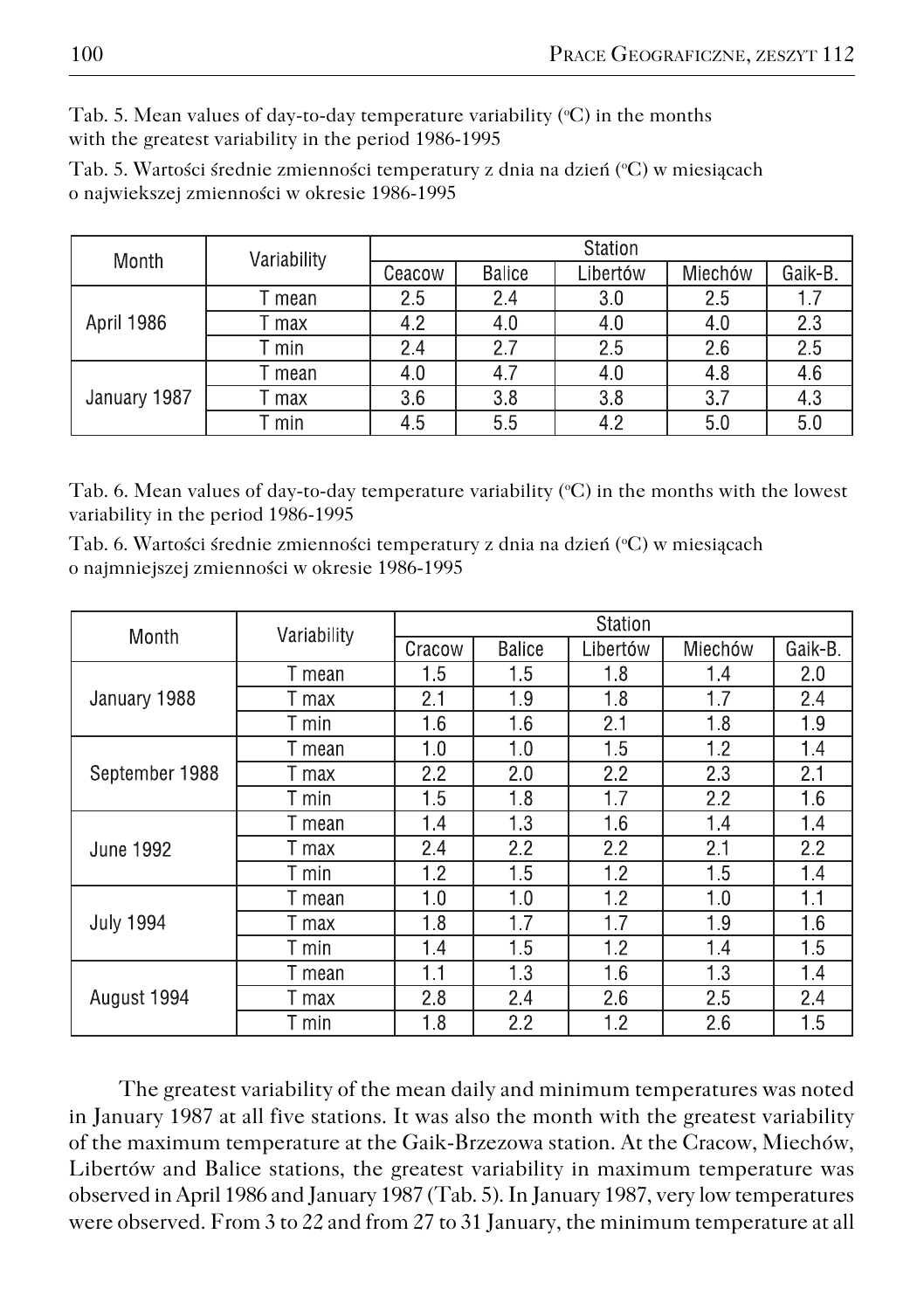stations changed from -12.0°C to -29.0°C. This was caused by the prevailing anticyclonic situations with air advection from the north and the north−east.

Anticyclonic situations conditions with the air advection from the west prevailed in April 1986; they were interrupted by anticyclonic situations with air advection from the north or the north−east. Therefore, the thermal and humidity features of the air masses were very different during this month.

Moreover, both January 1987 and April 1986 were characterised by very frequent changes in synoptic situations. There were more than 20 such changes during each of those months. The greatest changes in day−to−day air temperature were noted in the months and on the days with evident changes in the synoptic situation and in the direction of air masses advection (e.g. in January 1987 the change from the west cyclonic situation to east or north−east anticyclonic situation). Significant temperature changes were accompanied by simultaneous significant changes in cloud cover between consecutive days (5−6 degrees).

It should be noted that among the months with the greatest temperature variability, winter and spring months were dominant (winter and spring months are usually those with greatest weather variability). Very significant changes were not observed during the summer and autumn months.

The lowest day−to−day variability of air temperature was observed at all five stations mainly during the summer months (Tab. 6). January 1988 is the exception here; the lowest average variability of maximum air temperature  $(1.7^{\circ}C)$  was noted at the Miechów station in this month (Tab. 6). During the months with the lowest day-today variability of air temperature slight variations (1−2 degrees) in cloud cover and 10−15 changes in synoptic situations were observed. During the months with the highest variability the synoptic situations changed at least 20 times a month. In the months with low variability a clear relationship was observed: there was one type of synoptic situation which prevailed and there was one direction of air advection which dominated (either eastern or western).

## **5. Results**

In terms of the annual courses of the day−to−day variability of air temperature no significant differences among the stations were observed. However, a slight influence of the city that decreased the variability of the mean daily temperature was noted. Similarly a weak, yet noticeable, influence of the city on the changes of the maximum temperature was detected. The present analysis of the annual course of day−to−day variability in air temperature indicates that this variability is determined mostly by the of atmospheric circulation and thermal characteristics of the air masses. This is confirmed for the days and months during which the greatest temperature changes were observed (e.g. 5−7 January 1987 when there was a significant warming followed by a strong cooling). Changes in the minimum temperature on 5/6 and 6/7 January were as follows: +10.0 and -17.8°C at the Cracow station, +12.8 and -21.4°C at the Miechów station, +12.1 and -18.5°C at the Balice station, +7.3 and -17.7°C at the Libertów station, +7.8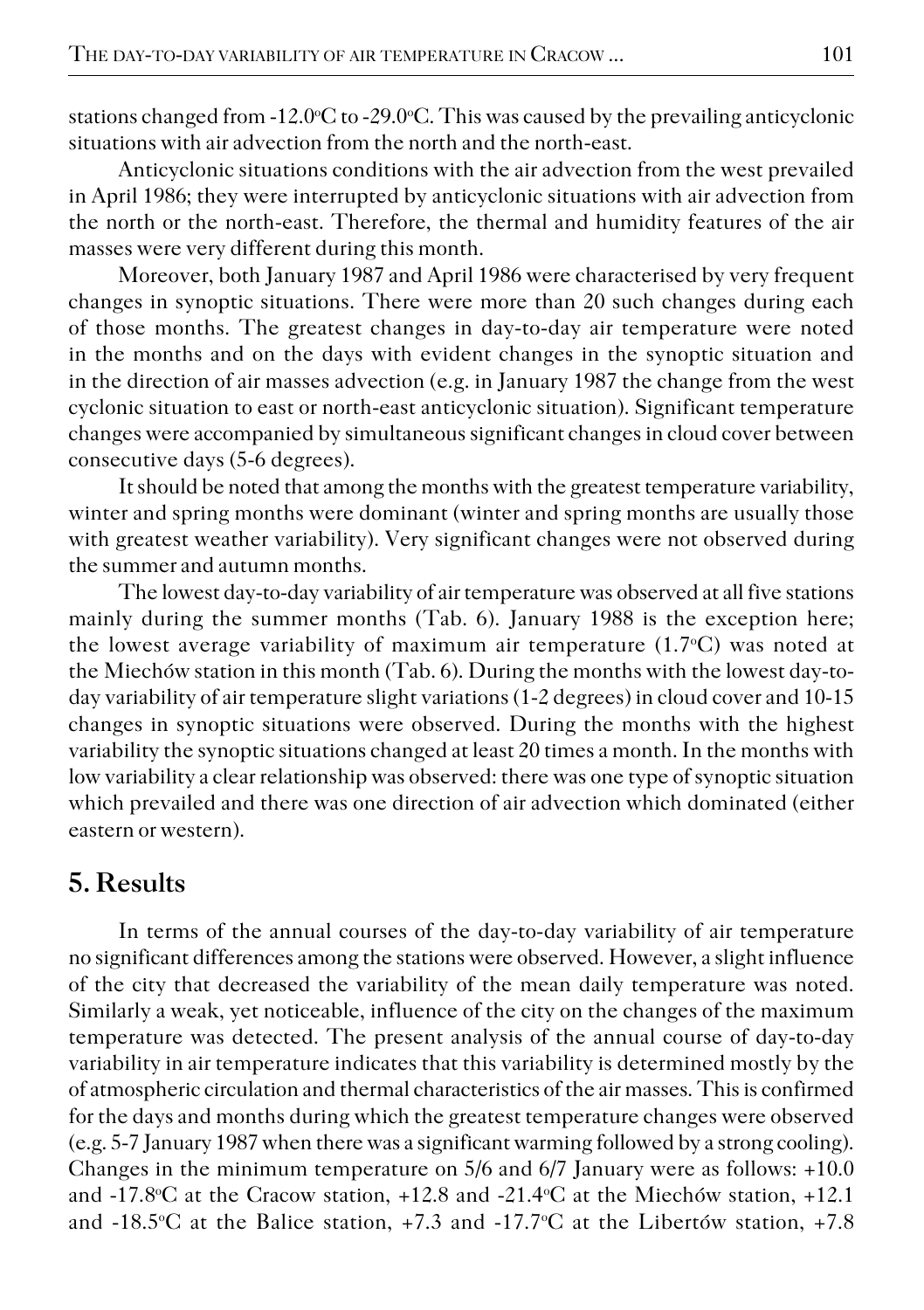and −17.3oC at the Gaik−Brzezowa station. During the months with the lowest day−to−day variability of air temperature some variations in cloud cover and around 10−15 changes in synoptic situations were observed. During the months with the greatest variability of temperature synoptic situations changed at least 20 times a month.

The present project revealed no significant influence of the city on the day−to−day variability of air temperature. At the same time, the outputs of this study do not suggest that such an influence is not present. Therefore, it is a good starting point for future research on the more detailed examination of the potential influence of urban built−up areas on the day−to−day variability of air temperature.

#### **References**

- Kossowska U., 1973, *Przebieg roczny temperatury powietrza w Warszawie w różnych okresach obserwacyjnych*, Pr. Studia IG UW, 12, Klimatologia, 7, Warszawa.
- Kossowska−Cezak U., 1992, *Wpływ zabudowy miejskiej na zmienność temperatury z dnia na dzień*, Pr. Studia IG UW, 11, Warszawa.
- Lewińska J., 2000, *Klimat miasta zasoby, zagrożenia, kształtowanie*, Instytut Gospodarki Przestrzennej i Komunalnej Oddział Kraków.
- Mierzwiński B., 1992, *Dzienne zmiany różnic temperatury powietrza między osiedlem z dużym udziałem zieleni i terenem pozamiejskim*, Pr. Studia IG UW, 11, Warszawa.
- Wawer J., 1992, *Zależność różnic temperatury powietrza miedzy miastem a otoczeniem od pory dnia*, Pr.Studia IG UW, 11, Warszawa.

## **Zmienność temperatury powietrza z dnia na dzień w Krakowie i jego okolicach**

#### **Streszczenie**

Niniejszy artykuł jest próbą analizy rocznej zmienności temperatury powietrza z dnia na dzień w mieście i w terenie pozamiejskim. Głównym celem jest poznanie zróżnicowania tej zmienności w zależności od użytkowania terenu. Analizę oparto na danych z pięciu stacji meteorologicznych: Kraków (Ogród Botaniczny), Balice, Libertów, Miechów i Gaik−Brzezowa. Wykorzystano średnie dobowe (24 h) wartości temperatury powietrza, a także codzienne temperatury maksymalne i minimalne z okresu 1986−1995.

Średni roczny przebieg zmienności temperatury powietrza z dnia na dzień został przeanalizowany, a otrzymane rezultaty potwierdziły, że głównymi czynnikami, które decydują o warunkach zmienności temperatury są: cyrkulacja atmosferyczna i własności termiczne napływających mas powietrza. Warunki termiczne niektórych miesięcy także potwierdziły te stwierdzenia, np. w styczniu 1987 r. i w kwietniu 1986 r., oraz warunki termiczne niektórych dni, np. 5, 6 i 7 stycznia 1987 r. W tych miesiącach i dniach